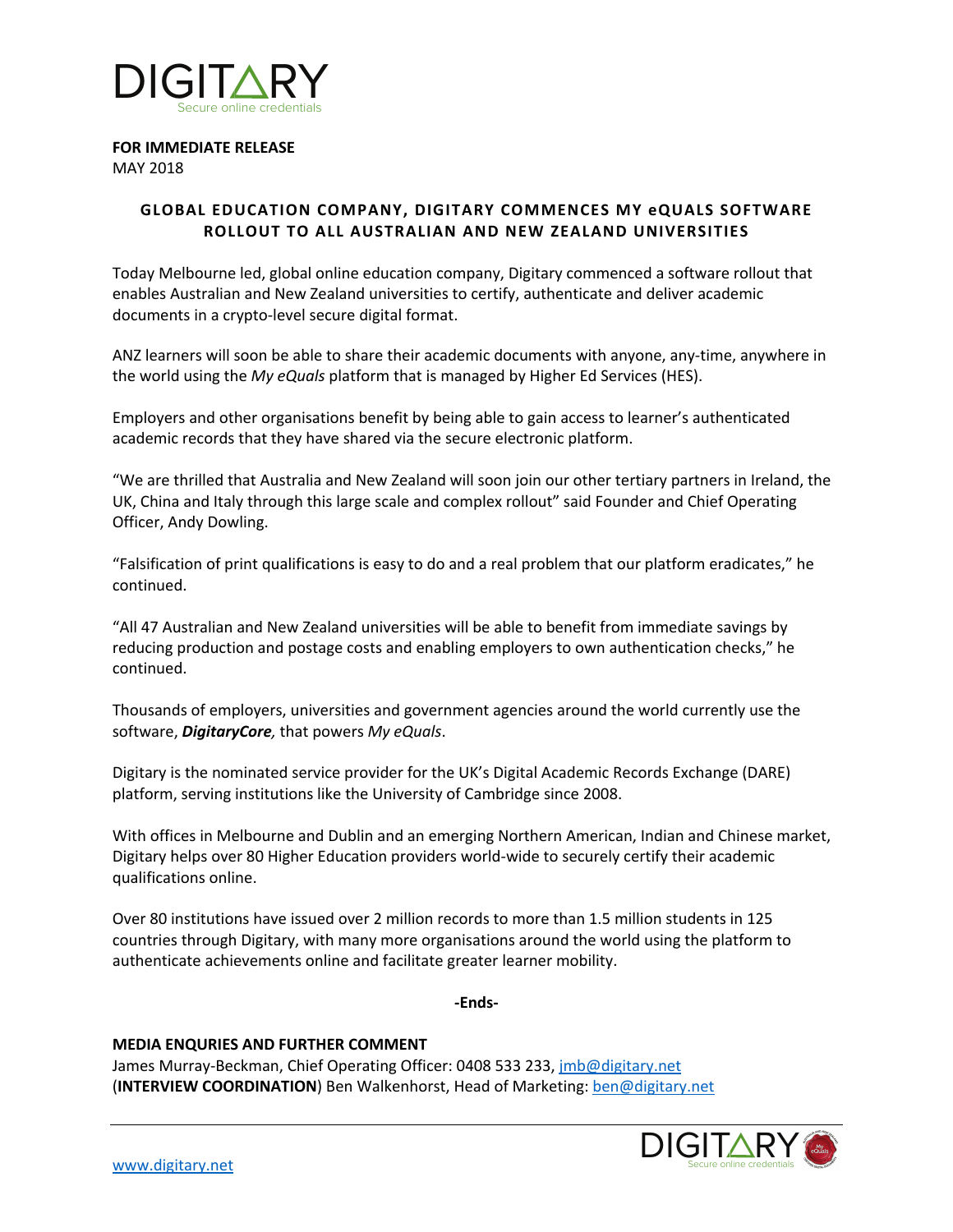

#### **-DIGITARYROLLOUTSTARTS2-**

#### BACKGROUND ABOUT DIGITARY

Established in Dublin, Ireland (1999) by Andy Dowling, Digitary is an online platform that enables Higher Education institutions and their students to upload, sign, share and verify academic qualifications, transcripts and other documents, with crypto-level security, anytime, anywhere in the world.

Digitary's platform removes the burden of document credentialing management from universities and gives control to learners and secure, easy access to the third-parties, like employers, that they share their academic documents with.

Digitary is a regular contributor to developments in the global e-Credentials ecosystem through its participation in the Groningen Declaration Network (www.groningendeclaration.net) and through collaboration with European stakeholders to facilitate standardisation and electronic exchange of student mobility data.

In 2018, Australian online recruitment company, **SEEK** made a €4million (just over\$6.3million Australian) to buy a minor stake in Digitary, which is enabling the business to grow its team and expand into further international markets. SEEK Strategy Director, Florian Dehne also sits on the Digitary Board.

Founded in Dublin, Ireland Digitary now has offices in Bologna, Italy; Delhi, India; Melbourne, Australia and Vancouver, Canada. Digitary is comprised of a global team of innovative and experienced IT security professionals, systems architects, web designers and software developers, supported by sales and marketing and corporate services people on a mission to make it secure and easy for individuals to access, share and authenticate their verified achievements online. Digitary prides itself on a positive company culture and working environment. By working at Digitary people work alongside a highly talented international team and are part of an exciting growth story it continues to transform the way qualifications are certified and used around the world.

## Canada

The Association of Registrars of the Universities and Colleges of Canada (ARUCC), representing 96 Universities across Canada, are seeking input to the development of a national digital credentials solution there, which Digitary is playing a lead role in delivering.

## China

Digitary has partnered with the Chinese Higher Education and Student Information Career Centre (CHESICC) (www.chsi.com.cn/en), a part of the Chinese Ministry of Education, to provide verified credentials for Chinese graduates to Universities abroad.

## Groningen Declaration Network

The Groningen Declaration Network (GDN) was formally established in 2012 to develop best practices and globally accepted standards for secure, citizen centred consultation of educational data. Digitary was among the first signatories. See: www.groningendeclaration.org